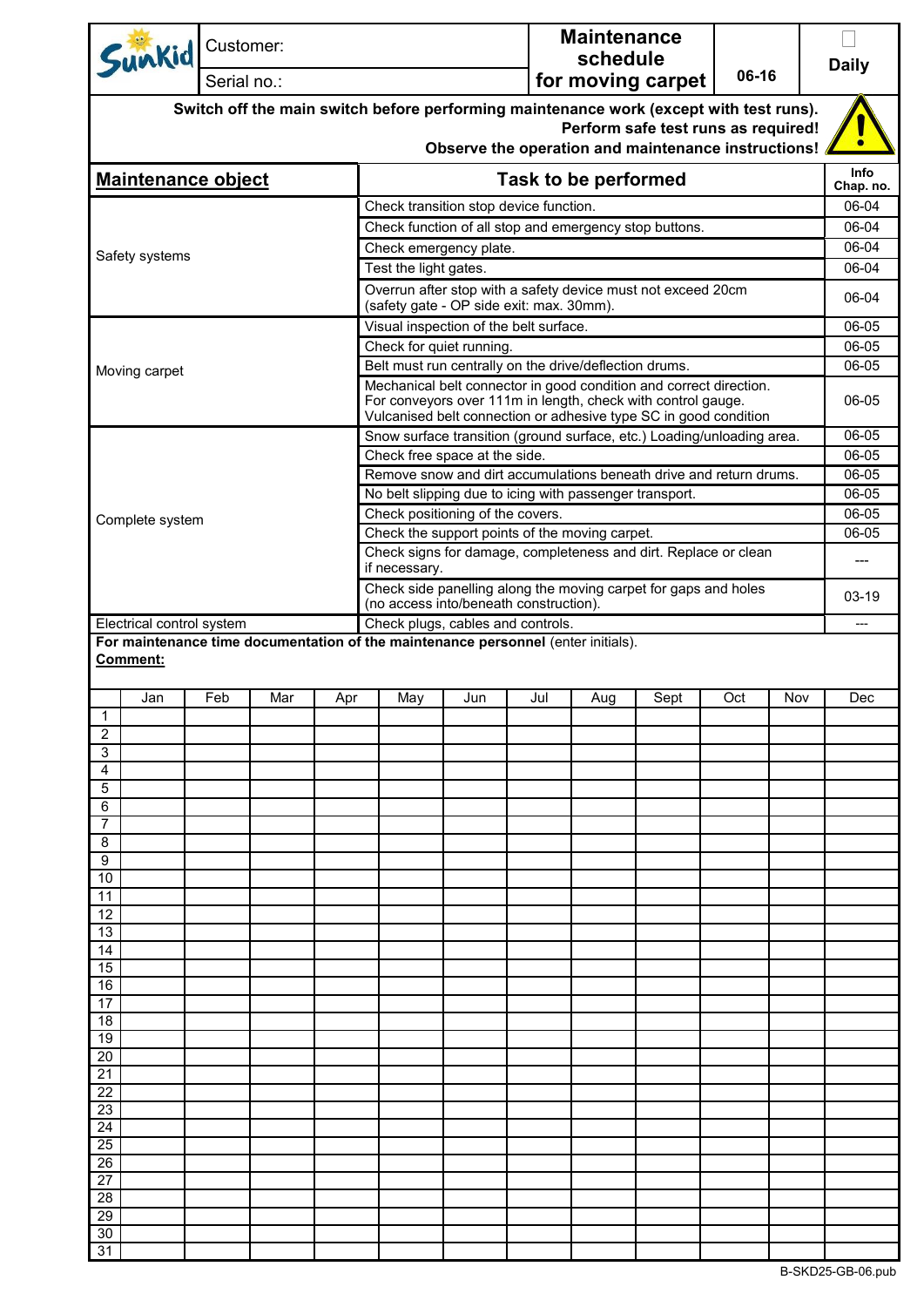|                                                                                   | Customer:   |     |     |                                                                                                 |     |                             | <b>Maintenance</b><br>schedule |      |                                                     |     | <b>Monthly</b> |
|-----------------------------------------------------------------------------------|-------------|-----|-----|-------------------------------------------------------------------------------------------------|-----|-----------------------------|--------------------------------|------|-----------------------------------------------------|-----|----------------|
| Sunkid                                                                            | Serial no.: |     |     |                                                                                                 |     |                             | for moving car-                |      |                                                     |     |                |
|                                                                                   |             |     |     |                                                                                                 |     |                             | pet                            |      | 06-17                                               |     |                |
|                                                                                   |             |     |     | Switch off the main switch before performing maintenance work (except with test runs).          |     |                             |                                |      | Perform safe test runs as required!                 |     |                |
|                                                                                   |             |     |     |                                                                                                 |     |                             |                                |      | Observe the operation and maintenance instructions! |     |                |
|                                                                                   |             |     |     |                                                                                                 |     |                             |                                |      |                                                     |     | Info           |
| <b>Maintenance object</b>                                                         |             |     |     |                                                                                                 |     | <b>Task to be performed</b> |                                |      |                                                     |     | Chap. no.      |
| Safety systems                                                                    |             |     |     | Test backstop device (if fitted).                                                               |     |                             |                                |      |                                                     |     | 06-04          |
| Emergency stop devices                                                            |             |     |     | Check all safety equipment.                                                                     |     |                             |                                |      |                                                     |     | 06-04          |
|                                                                                   |             |     |     | Check belt tension.<br>Lubricate tension guide and screws.                                      |     |                             |                                |      |                                                     |     | 03-16<br>06-06 |
|                                                                                   |             |     |     | With reinforced bearing: visual inspection for grease leakage.                                  |     |                             |                                |      |                                                     |     | $---$          |
| Drive system                                                                      |             |     |     | Grease bearings (with the exception of reinforced bearings)                                     |     |                             |                                |      |                                                     |     |                |
|                                                                                   |             |     |     | with grease nipple (every 200 operating hours).                                                 |     |                             |                                |      |                                                     |     | 06-06          |
|                                                                                   |             |     |     | Test functionality of the light gates.                                                          |     |                             |                                |      |                                                     |     | 06-04          |
|                                                                                   |             |     |     | Check the tensioning device with the return station belt tension,                               |     |                             |                                |      |                                                     |     | $03-16$        |
| Moving carpet                                                                     |             |     |     | re-tension if necessary.<br>Visual inspection for wear (traces of wear, friction points, etc.). |     |                             |                                |      |                                                     |     | $---$          |
| Return unit                                                                       |             |     |     | OP snow plough: with the formation of sharp edges $\rightarrow$ grind away.                     |     |                             |                                |      |                                                     |     | ---            |
|                                                                                   |             |     |     | Extraordinary cleaning of moving parts.                                                         |     |                             |                                |      |                                                     |     | ---            |
|                                                                                   |             |     |     | Check the general condition (rust, worn/protruding parts,                                       |     |                             |                                |      |                                                     |     | ---            |
| Complete system                                                                   |             |     |     | protruding fabric, sharp edges).                                                                |     |                             |                                |      |                                                     |     |                |
|                                                                                   |             |     |     | Check plastic parts for wear.                                                                   |     |                             |                                |      |                                                     |     |                |
|                                                                                   |             |     |     | Check for loose screws.<br>Check the functions of the system during a test run.                 |     |                             |                                |      |                                                     |     | 06-02          |
| For maintenance time documentation of the maintenance personnel (enter initials). |             |     |     |                                                                                                 |     |                             |                                |      |                                                     |     |                |
| Jan                                                                               | Feb         | Mar |     |                                                                                                 | Jun | Jul                         |                                | Sept | Oct                                                 | Nov | Dec            |
| Date:                                                                             |             |     | Apr | May                                                                                             |     |                             | Aug                            |      |                                                     |     |                |
| Name:                                                                             |             |     |     |                                                                                                 |     |                             |                                |      |                                                     |     |                |
|                                                                                   |             |     |     |                                                                                                 |     |                             |                                |      |                                                     |     |                |
|                                                                                   |             |     |     |                                                                                                 |     |                             |                                |      |                                                     |     |                |